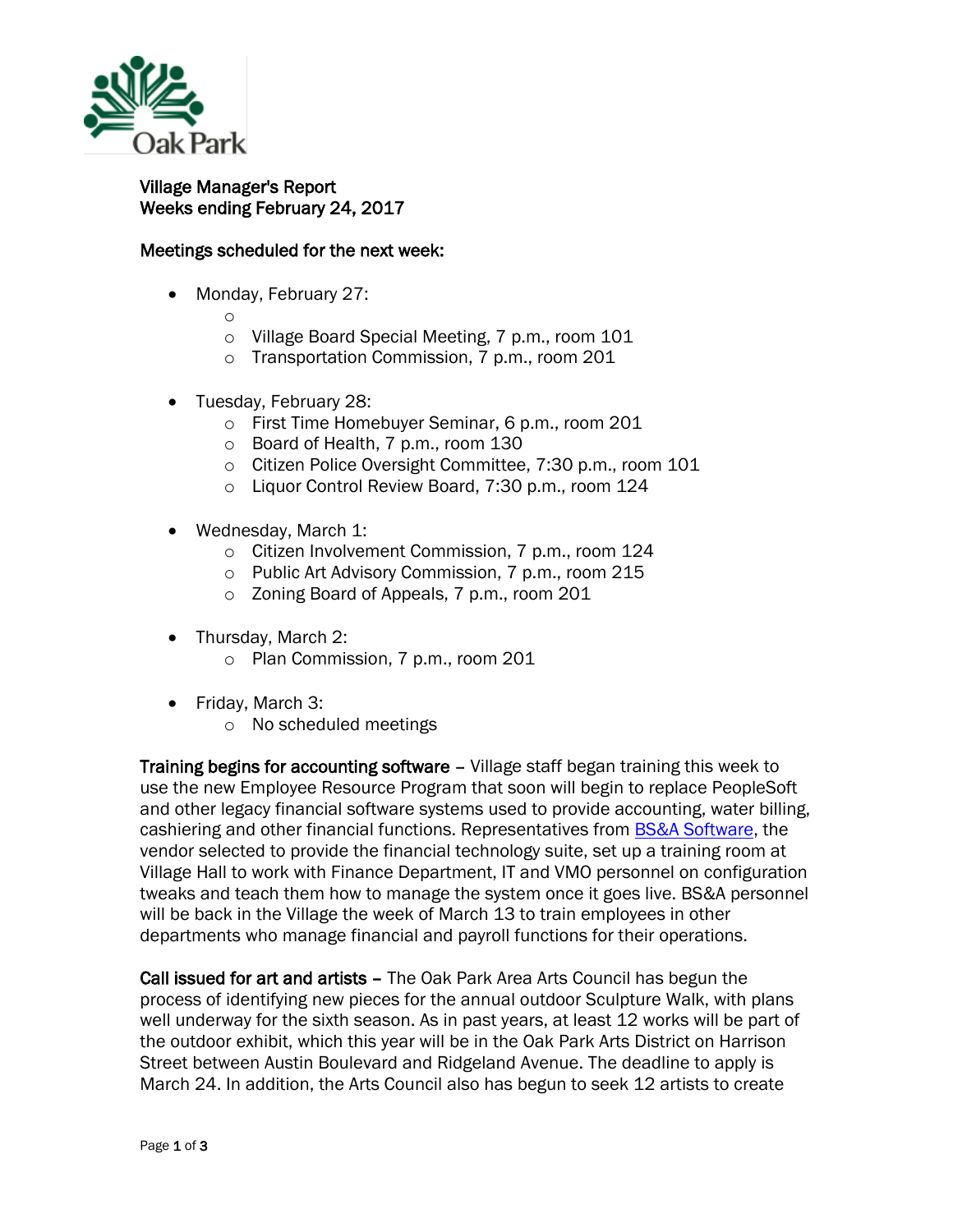murals on the railroad retaining walls along the Green Line corridor. The deadline to apply for the first six slots is Fri., April 21, with the deadline for the second six set for Mon., June 19. More information on both programs is posted at [www.oakparkareaartscouncil.org.](http://www.oakparkareaartscouncil.org/)

Temporary Westgate closure – Westgate Street will be closed along the frontage of the new Emerson development by Lennar Monday and Tuesday (Feb. 27 and 28) as crews dismantle the tower crane. Two flaggers will be on hand to ensure access to the professional offices from Marion Street during the work. Westgate will be reopened to one lane of traffic next to the work area at the end of each day, with signs posted to indicate narrowing of the road. Businesses and waste haulers that may be affected were notified well in advance of the work.

Facebook marketing experiment – The [Communications Department](http://www.oak-park.us/your-government/village-manager/public-information-office) is

experimenting this week with paying to *boost* a Facebook post beyond the Village's 7,000-strong fan base. Staff will spend less than \$50 for the three days to see if paid promotion can increase the number of respondents to the [internet speed survey](https://www.surveymonkey.com/r/WWNJXN2) currently underway. The effort targets residents of Oak Park ages 18 and older. The post about the survey will appear on the Village Facebook page as usual, but then will be promoted to news feeds of others beyond our current fans. While the topic may have narrow appeal beyond those already interested and not significantly increase the number of survey respondents, it may help to attract new fans to the Village [page.](https://www.facebook.com/vopnews/) Staff will evaluate the effectiveness of the effort to determine if this approach could be effective with other topics and issues.

Safer school crossing for OPRF students – A new *rapidly flashing beacon* (RFB) crosswalk light was recently installed by Public Works crews at the designated pedestrian crosswalk at Chicago Avenue and Scoville Avenue, which becomes Fair Oaks Avenue north of Chicago. The new light should improve safety at this heavily used crossing for the high school students on foot and bicycle, especially during the morning rush hour when drivers do not consistently yield to pedestrians in the crosswalk. The intersection stays busy year round year with summer school and sports camp students crossing throughout the day. The flashing LED light fixtures, which also had been installed previously at Jackson Boulevard and Cuyler Avenue, are mounted on posts and activated by pedestrians with a push button.

Spring yard waste fever – Residents ready for spring have been taking advantage of the unseasonable weather to work outside and put their yard waste out for collection. Unfortunately, regular yard waste collection does not begin until April 3, so the Public Works Department has had to remind residents to hold on for a few more weeks. The beginning of the annual yard waste collection program is promoted in the March/April issue of the [OP/FYI newsletter,](http://www.oak-park.us/newsletters) which also includes the annual refuse and recycling guide insert. The newsletter typically reaches mailboxes the first week of March, but *already is online*. This timeline has never been a problem in the past given the typical average daytime high for late February has only begun to push 40 degrees by now.